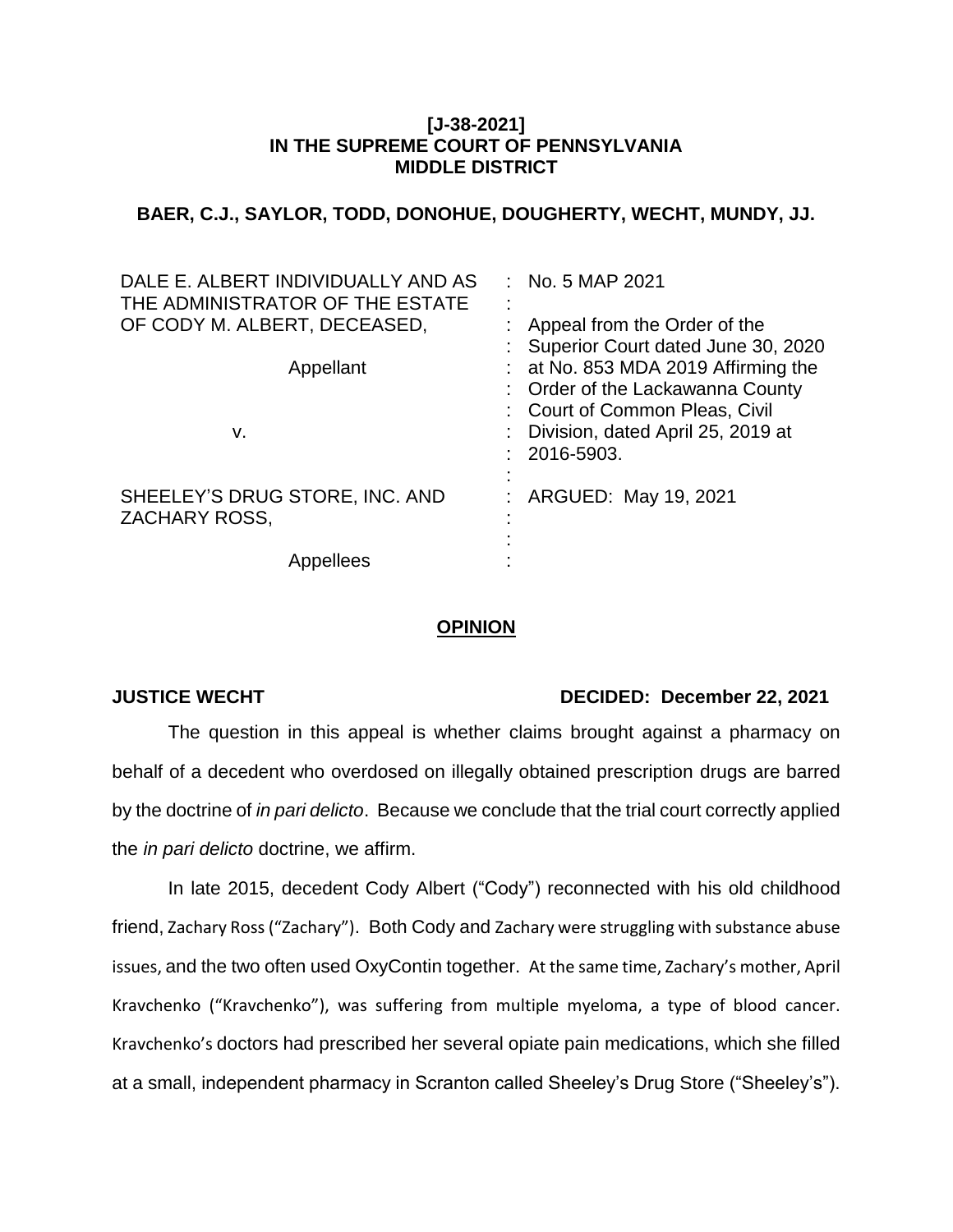Sheeley's is owned by pharmacist Lori Hart, but Donato Iannielli—Hart's father and the prior owner of Sheeley's—also works at the store part-time.

In early 2016, Kravchenko's health deteriorated and she was hospitalized. Kravchenko and her sister Debra Leggieri ("Leggieri") worried that Zachary would try to pick up (and use) Kravchenko's pain medication from Sheeley's while Kravchenko was in the hospital. To prevent this, Leggieri called Sheeley's and placed a restriction on who could pick up Kravchenko's prescriptions. Leggieri informed Sheeley's that Kravchenko was in the hospital and requested that her prescriptions not be released to anyone other than Kravchenko or her boyfriend.

On March 16, 2016, Cody was suffering from an unknown illness. Cody told his parents that he was experiencing flu-like symptoms, so they picked him up in Kutztown and drove him to a hospital in Scranton where he was diagnosed with a headache, given intravenous morphine, and discharged early the next morning. While Cody was in the hospital, he was simultaneously texting Zachary, saying things like "I just got a morphine drip haha try that out[.]" Sheeley's Motion for Summary Judgment, 11/30/2018, at Exh. C, p.10 (R.R. 612). Zachary told Cody that he was experiencing withdrawal symptoms, and the two exchanged text messages discussing various ways they could potentially obtain more drugs.

On the same day Cody was discharged, Zachary called Sheeley's pretending to be his mother and asked about refilling Kravchenko's OxyContin prescription. Iannielli, who was the pharmacist on-duty at the time, told "Kravchenko" that her OxyContin prescription could not be filled yet, but that she had a prescription for fentanyl patches<sup>1</sup> ready to be

<sup>&</sup>lt;sup>1</sup> Fentanyl patches are used to manage severe, around-the-clock pain, usually in opiate-tolerant patients. Once affixed to the skin, the patches slowly release fentanyl into the bloodstream over the course of two or three days, thus providing long-lasting pain relief. Though well-suited for chronic-pain management, the patches also carry a high potential for overdose and abuse, since the gel inside them can be removed and then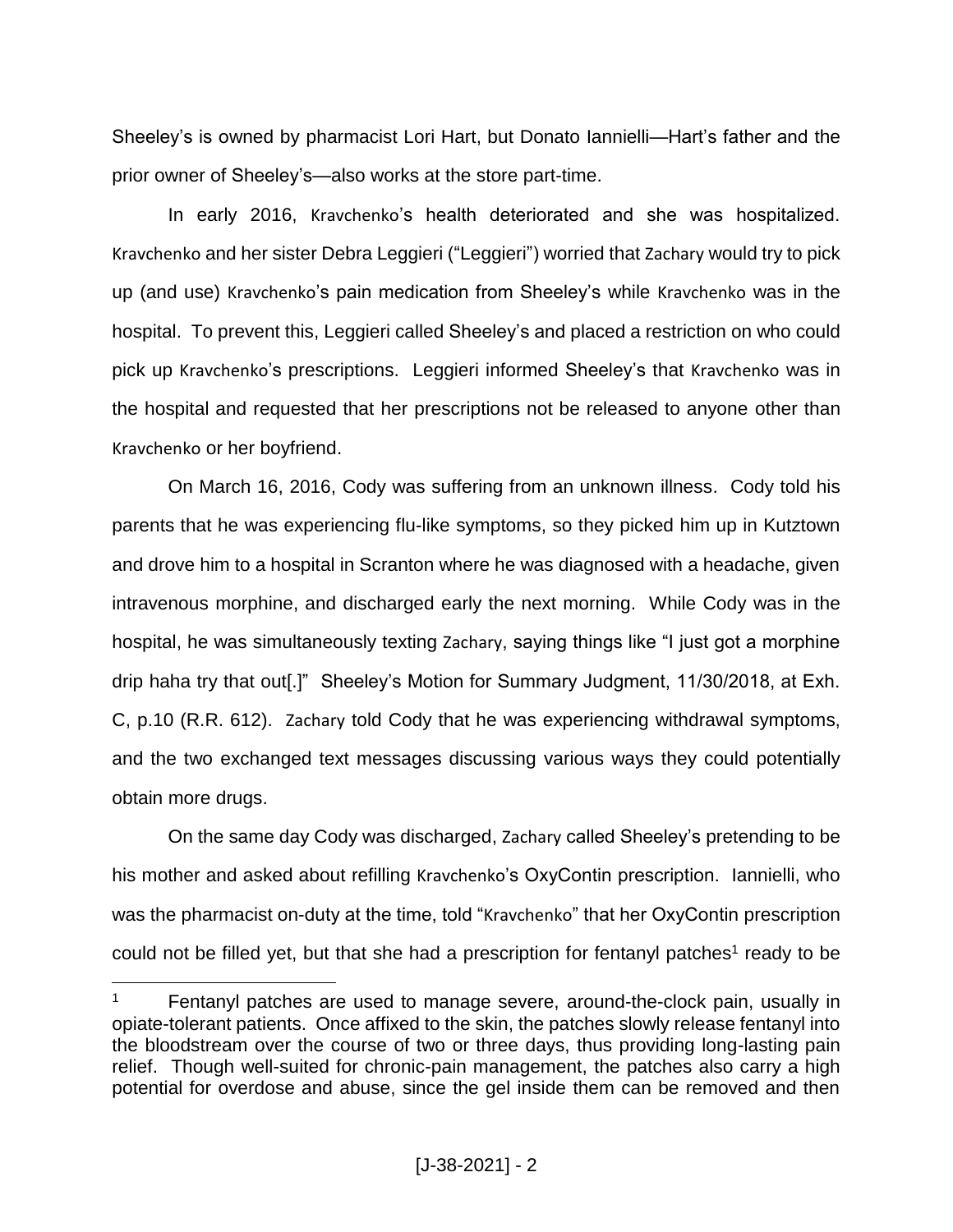picked up. "Kravchenko" told Iannielli that she wanted to send her son to pick up the patches, but stated that he did not have a driver's license or other form of identification. Iannielli told the caller that this would not be a problem, since he personally knew and would recognize Zachary.

Zachary then sent Cody a text message asking him to drive him to Sheeley's, stating, "there [sic] supposed to give me something." *Id.* at Exh. C, p.14 (R.R. at 616). Cody agreed to drive Zachary to the pharmacy, and the two exchanged several more messages discussing whether they could make it to Sheeley's before it closed at 9:00 p.m. Cody then drove Zachary to Sheeley's, where Zachary successfully picked up Kravchenko's medication even though, according to Zachary, the pharmacy receipt explicitly stated, "[d]o not give to son." Deposition of Zachary Ross, 7/19/2018, at (R.R. at 345); *see also id.* ("And then even on the bag they gave me it said do not give [it] to me because I was a drug addict."). The two then went to a nearby Sheetz, where they unsuccessfully tried to purchase drugs from Cody's friend.

On the drive back to Zachary's house, Zachary punctured one of the fentanyl patches with a knife and consumed some of the drug. After arriving at Zachary's house, Cody at some point consumed fentanyl from one of the patches, smoked marijuana, and then fell asleep on the couch. Later that night, Zachary tried to wake Cody up, but he was unresponsive. Cody was later pronounced dead at a hospital. Zachary eventually pleaded guilty to involuntary manslaughter and multiple drug offenses in connection with Cody's overdose.

In October 2016, Cody's father, Dale Albert ("Albert"), filed a negligence suit against Sheeley's—both individually and on behalf of his son's estate—in which he

ingested or injected, giving the user two- or three-days' worth of medication all at once. *See generally Fentanyl*, DRUG ENFORCEMENT ADMINISTRATION, https://www.deadiversion.usdoj.gov/drug\_chem\_info/fentanyl.pdf.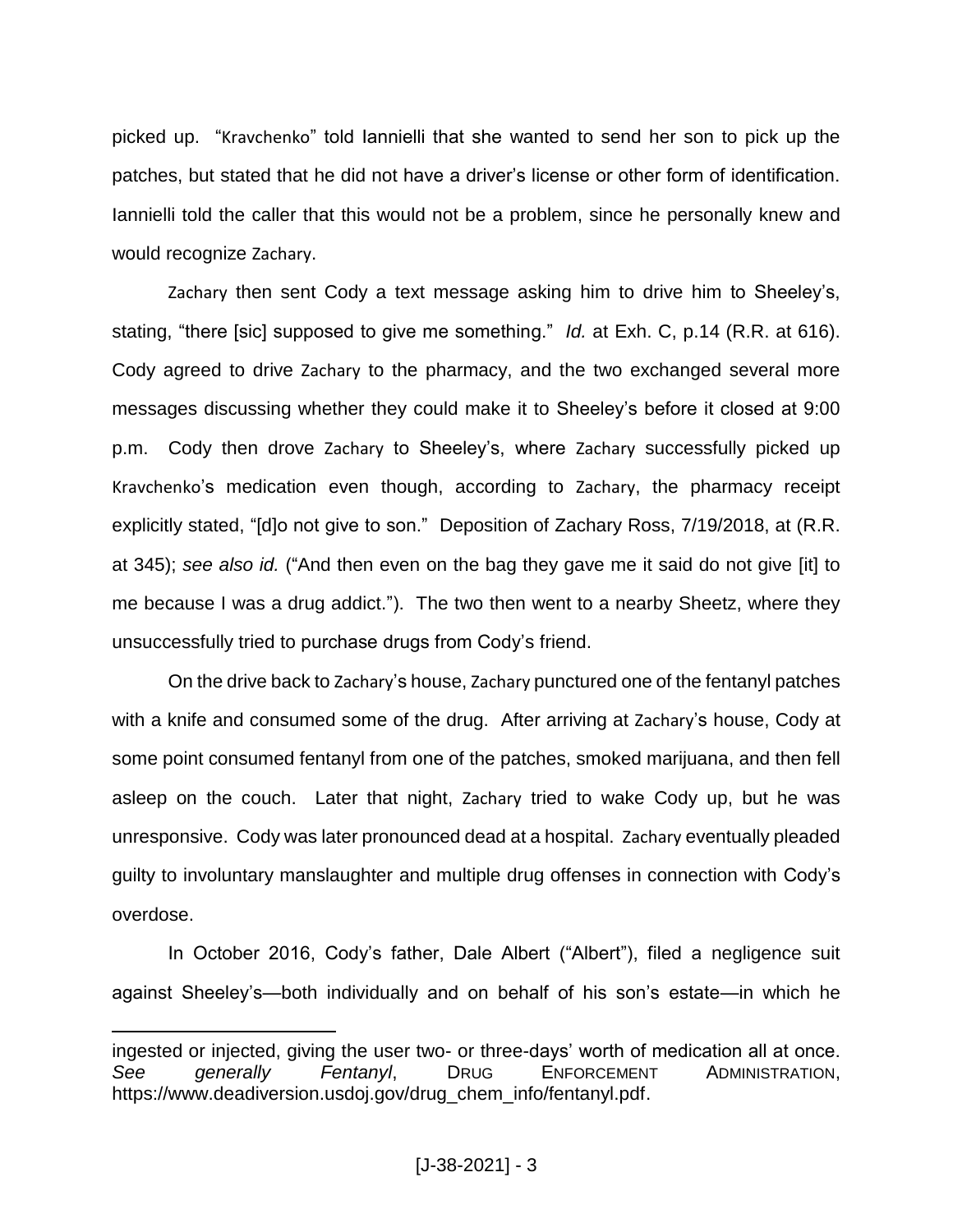sought wrongful death and survival damages. Albert's complaint alleged that Sheeley's negligently allowed Zachary to pick up his mother's fentanyl prescription, which proximately caused Cody's overdose and death. Sheeley's sought summary judgment, arguing that Albert's suit is barred by the wrongful conduct rule, otherwise known as the *in pari delicto* doctrine.

*In pari delicto* is an equitable doctrine that precludes plaintiffs from recovering damages if their cause of action is based, at least partially, on their own illegal conduct.<sup>2</sup> *Joyce v. Erie Ins. Exch*., 74 A.3d 157, 164 (Pa. Super. 2013) ("[O]ur law will not allow recovery when an action is grounded in illegal behavior."). The rule is rooted in the theory that courts should not lend their aid to a plaintiff whose cause of action stems from his or her own illegal conduct. *See Official Comm. of Unsecured Creditors of Allegheny Health Educ. & Rsch. Found. v. PriceWaterhouseCoopers, LLP*, 989 A.2d 313, 329 (Pa. 2010) ("In this Commonwealth, as elsewhere, *in pari delicto* serves the public interest by relieving courts from lending their offices to mediating disputes among wrongdoers, as well as by deterring illegal conduct.").

The trial court below entered judgment for Sheeley's, concluding that the *in pari delicto* doctrine bars recovery given that Cody's death was caused, at least partially, by his own criminal conduct: possessing and consuming a controlled substance that was not

<sup>2</sup> Some jurisdictions call this doctrine the wrongful conduct rule, while others treat *in pari delicto* and the wrongful conduct rule as separate but related doctrines. Given its Latin meaning ("in equal fault"), the phrase *in pari delicto* seems most apt when the plaintiff and the defendant commit a crime together—as, for example, when two parties enter into an illegal contract. Still, many courts appear to use these terms interchangeably rather than treating *in pari delicto* as "a specific and limited application" of the general principle that "no court will lend its aid to a man who grounds his action upon an immoral or illegal act." *Feld & Sons, Inc. v. Pechner, Dorfman, Wolfee, Rounick, & Cabot*, 458 A.2d 545, 552 (Pa. Super. 1983) (quoting *Fowler v. Scully*, 72 Pa. 456, 467 (1872)).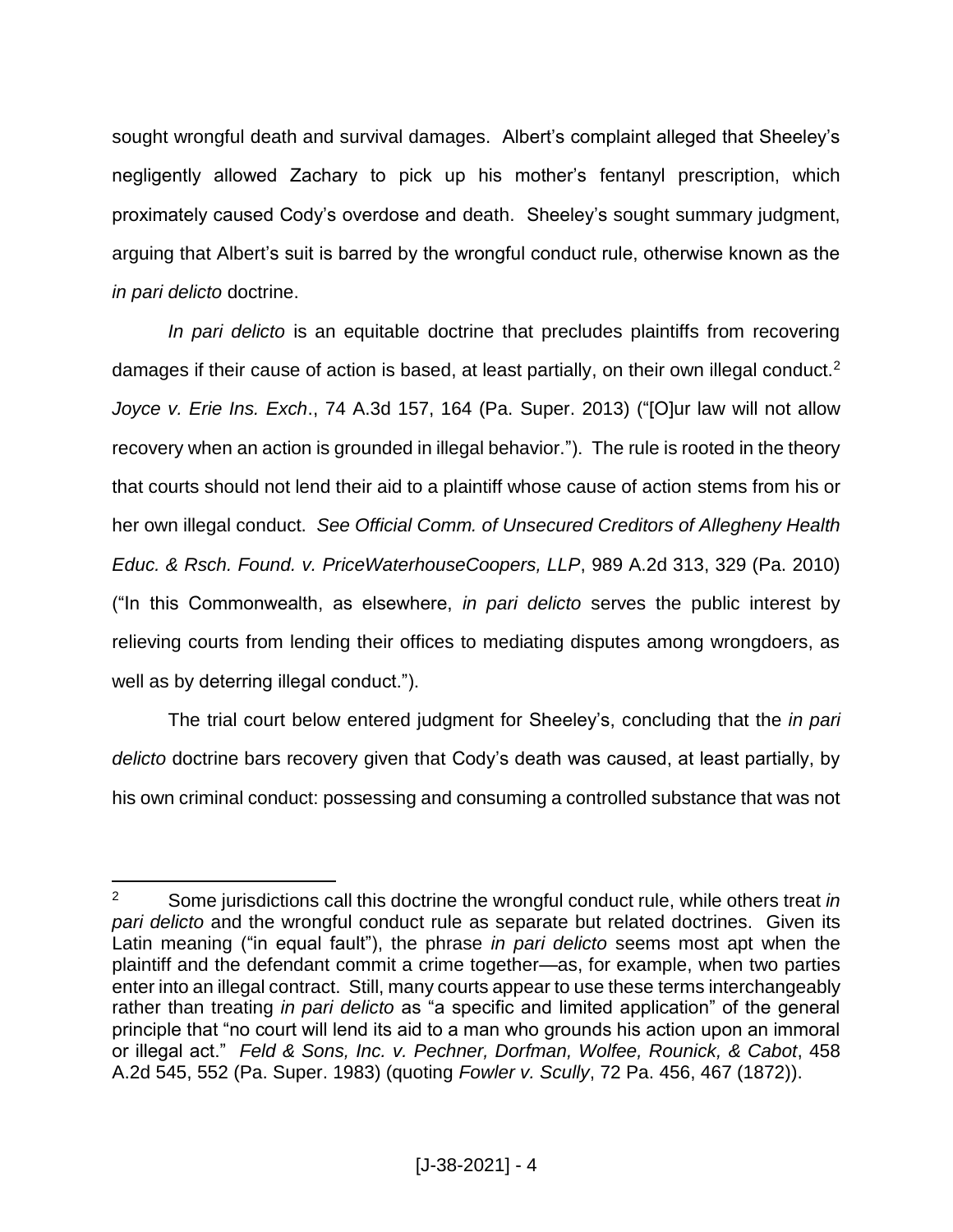prescribed to him.<sup>3</sup> Albert then appealed to the Superior Court,<sup>4</sup> arguing that the *in pari delicto* doctrine is inapplicable because Cody did not engage in illegal conduct. In this regard, Albert claimed that "the ingestion of controlled substances is not illegal, and [Cody] did not have any role in the fraud perpetrated by [Zachary]." *Albert v. Sheeley's Drug Store, Inc*., 234 A.3d 820, 824 (Pa. Super. 2020).

The Superior Court unanimously rejected Albert's argument. Writing for the panel, Judge Stabile observed that the undisputed evidence establishes that Cody took part in Zachary's scheme to obtain his mother's fentanyl. Specifically, the record shows that: (1) the two exchanged text messages about needing to get to Sheeley's before 9 p.m. to obtain the prescription; (2) Cody drove Zachary to Sheeley's; (3) Cody waited in the car while Zachary obtained the fentanyl; and (4) Cody consumed some of the fentanyl after arriving at Zachary's house.

Moreover, Judge Stabile explained, Albert failed to rebut (or even address) the trial court's conclusion that Cody stood *in pari delicto* with Sheeley's because he possessed a controlled substance in violation of a criminal statute. *Id.* at 824 (citing 35 P.S. § 780- 113(a)(16), which prohibits an individual from "knowingly or intentionally possessing a controlled or counterfeit substance . . . unless the substance was obtained directly from, or pursuant to, a valid prescription order or order of a practitioner"). Given Cody's participation in the scheme to obtain fentanyl and his illegal possession of the drug in violation of Pennsylvania law, the court concluded that Cody "was an active, voluntary

 $3$  The trial court also held that Sheeley's did not owe a duty to Cody, a conclusion which Albert does not challenge before this Court.

 $4$  At the pleadings stage, Sheeley's joined Zachary as an additional defendant in this action. Because Albert sought an immediate appeal of the trial court's order granting summary judgment, however, the parties stipulated that Albert would discontinue his claims against Zachary. In light of this stipulation, the Superior Court treated the appeal as being from a final order under Pa.R.A.P. 341.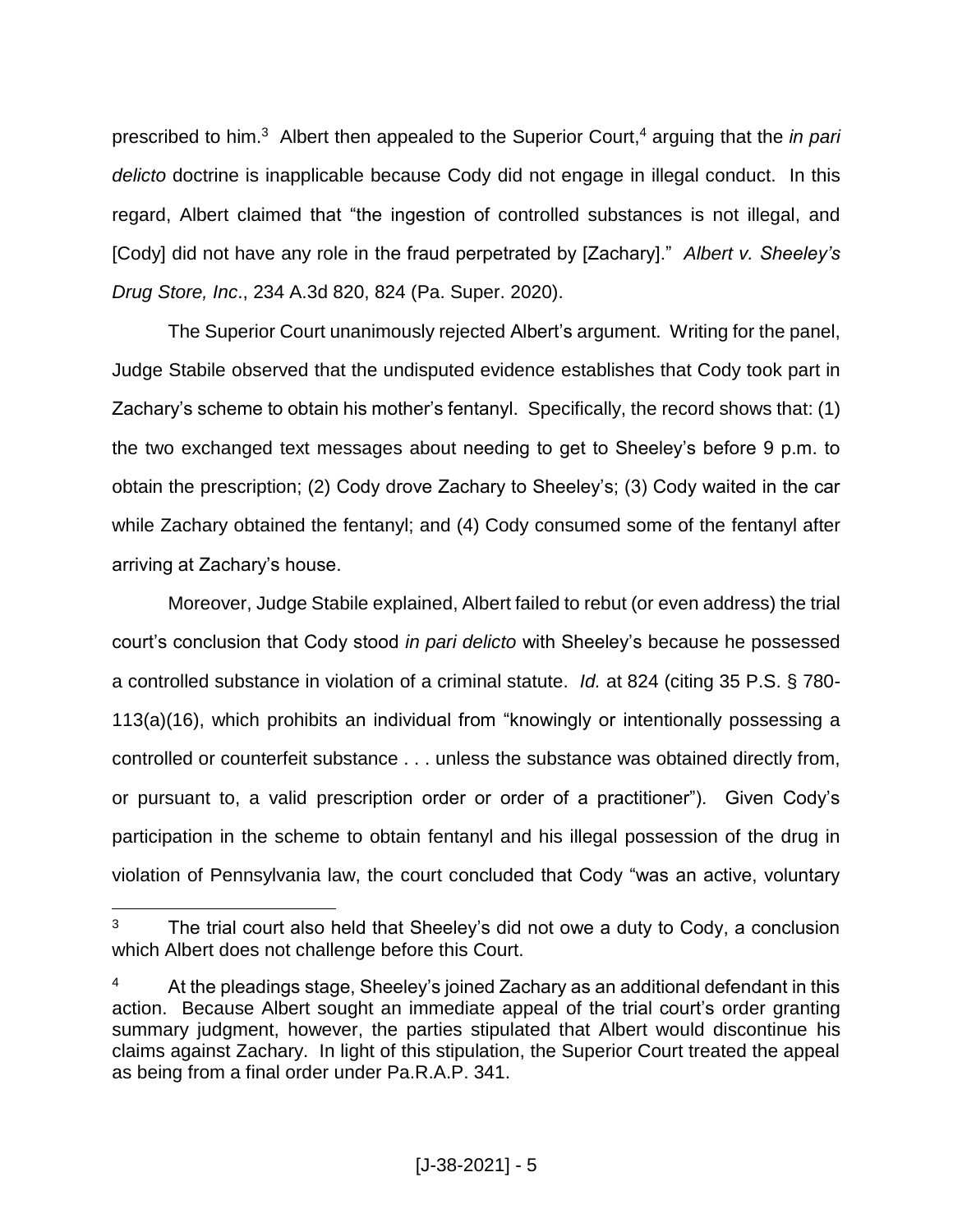participant in the wrongful conduct or transaction(s)" for which Albert sought redress and therefore bore "substantially equal or greater responsibility" for the underlying illegality as compared to Sheeley's. *Albert*, 234 A.3d at 824. Thus, the panel affirmed the trial court's decision entering judgment for Sheeley's based on the *in pari delicto* doctrine.<sup>5</sup>

Albert then filed a petition for allowance of appeal with this Court, which we granted to consider whether the lower courts correctly applied the *in pari delicto* doctrine. <sup>6</sup> Broadly speaking, Albert has three main arguments before this Court. First, Albert argues that the trial court had no basis to conclude, at the summary judgment stage, that Cody was

<sup>5</sup> Judge Stabile also noted that, while Pennsylvania courts have applied the *in pari delicto* doctrine in tort cases, there do not appear to be any Pennsylvania decisions involving facts similar to those here. That said, Judge Stabile noted that other jurisdictions have applied the doctrine in factually similar cases. *See*, *e.g*., *Foister v. Purdue Pharma, L.P*., 295 F. Supp. 2d 693 (E.D. Ky. 2003) (plaintiffs who obtained and used OxyContin illegally could not recover in tort action against pharmaceutical company because plaintiffs necessarily had to rely on their own illegal actions to establish their claims); *Price v. Purdue Pharma Co.*, 920 So.2d 479 (Miss. 2006) (plaintiff's malpractice claims against doctors and pharmacy were barred by wrongful conduct rule because he obtained the OxyContin "through his own fraud, deception, and subterfuge by misrepresenting his medical history and ongoing treatment to those from whom he sought care"); *Kaminer v. Eckerd Corp*., 966 So.2d 452 (Fla. Dist. Ct. App. 2007) (wrongful conduct doctrine barred recovery by estate against pharmacy for failure to appropriately safeguard controlled substances, where decedent voluntarily ingested OxyContin stolen from a pharmacy); *Orzel v. Scott Drug Co*., 537 N.W.2d 208 (Mich. 1995) (plaintiff's claim against pharmacy for negligently filling purportedly valid prescriptions was barred because it was premised, at least in part, on drug user's own illegal conduct). The panel regarded these decisions as persuasive authority supporting the trial court's entry of summary judgment against Albert.

 $6$  Summary judgment is appropriate only when the record clearly demonstrates that there are no genuine issues of material fact, thus entitling the moving party to judgment as a matter of law. *Yenchi v. Ameriprise Fin., Inc.*, 161 A.3d 811, 818 (Pa. 2017). When considering motions for summary judgment, trial courts must construe all facts and reasonable inferences from those facts in the light most favorable to the non-moving party. *Id*. In so doing, the trial court must resolve all doubts as to the existence of a genuine issue of material fact against the moving party and may only grant summary judgment "where the right to such judgment is clear and free from all doubt." *Id*. Appellate courts may reverse a grant of summary judgment only if there has been an error of law or an abuse of discretion. *Id*.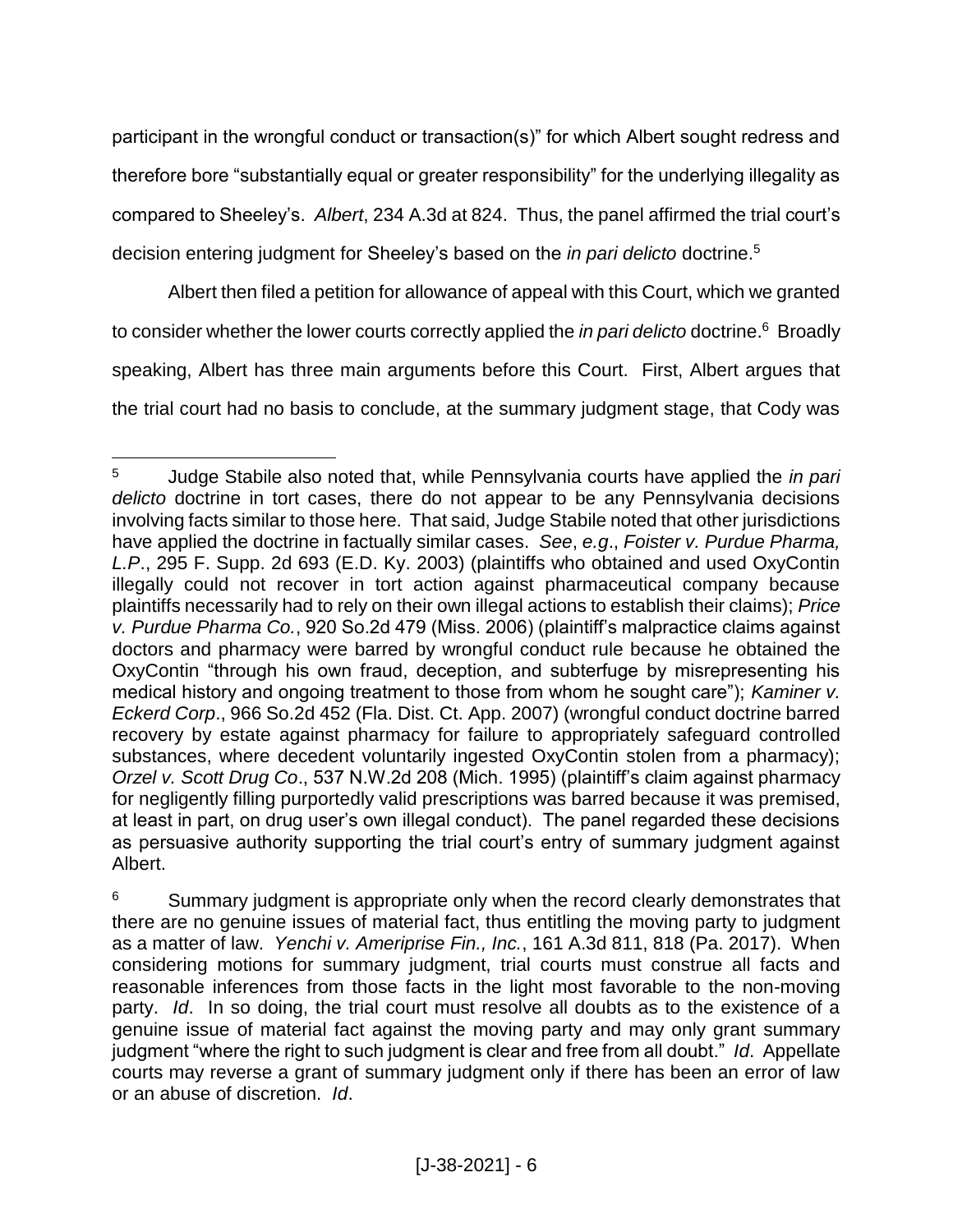an active participant in Zachary's scheme to deceive Sheeley's into releasing Kravchenko's medication. Second, he contends that the illegal possession of a controlled substance is not the sort of crime for which the *in pari delicto* doctrine was intended to bar recovery. Lastly, Albert claims that the Superior Court's decision conflicts with comparative negligence principles, given that the lower courts essentially weighed Cody's relative blameworthiness against that of Sheeley's. *See* Brief for Albert at 25 ("[Cody] did ingest the fatal drug, but this is an issue of comparative negligence, not an absolute bar to recovery.").

Like many states, Pennsylvania follows the "classic formulation" of *in pari delicto*. *Official Committee of Unsecured Creditors*, 989 A.2d at 329 (quoting *Bateman Eichler, Hill Richards, Inc. v. Berner*, 472 U.S. 299, 306-07 (1985)). As explained above, the *in pari delicto* doctrine precludes plaintiffs from recovering damages if their cause of action is based at least partially on their own illegal conduct. *Id.* The theory underlying this rule is that allowing such suits to proceed to trial would: (1) condone and encourage illegal conduct; (2) allow wrongdoers to receive compensation for, and potentially even profit from, their illegal acts; and (3) lead the public to "view the legal system as a mockery of justice." *Orzel v. Scott Drug Co*., 537 N.W.2d 208, 213 (Mich. 1995); *Official Committee of Unsecured Creditors*, 989 A.2d at 329 ("In this Commonwealth, as elsewhere, *in pari delicto* serves the public interest by relieving courts from lending their offices to mediating disputes among wrongdoers, as well as by deterring illegal conduct.").

In *Oden v. Pepsi Cola Bottling Co*., 621 So.2d 953 (Ala. 1993), for example, a man was crushed and killed by a falling vending machine while he was trying to steal drinks from it. After his death, the man's estate sued both Pepsi and the vending machine manufacturer, arguing that the machine was defective because it lacked anti-theft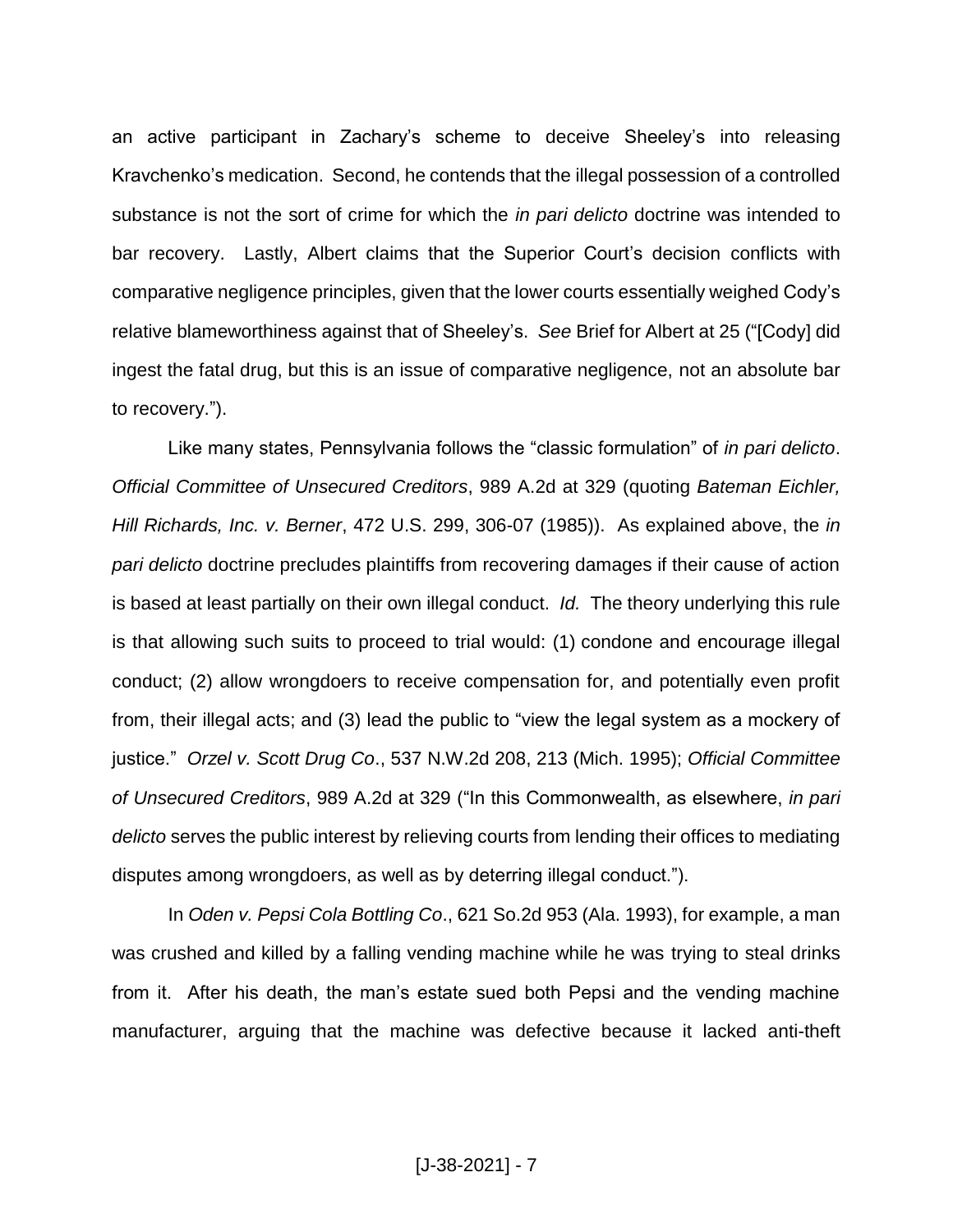mechanisms and anti-tilt brackets. In affirming the dismissal of that case, the Alabama Supreme Court explained:

A person cannot maintain a cause of action if, in order to establish it, he must rely in whole or part on an illegal or immoral act or transaction to which he is a party. . . . This rule promotes the desirable public policy objective of preventing those who knowingly and intentionally engage in an illegal or immoral act involving moral turpitude from imposing liability on others for the consequences of their own behavior. Even so, such a rule derives principally not from consideration for the defendant, but from a desire to see that those who transgress the moral or criminal code shall not receive aid from the judicial branch of government.

### *Id.* at 954-55 (cleaned up).

Albert does not challenge these general principles. Instead, he objects to the Superior Court's conclusion that Cody was an active participant in Zachary's scheme to secure Kravchenko's medication under false pretenses. *See* Brief for Albert at 21 ("There is absolutely no evidence in the record that [Cody] had any knowledge that [Zachary] procured the prescription illegally or how he obtained the prescription for that matter."). According to Albert, Cody easily could have believed that he was simply "giving his friend a ride to a pharmacy." *Id.* at 19. Thus, Albert argues, the Superior Court improperly drew inferences in Sheeley's favor when it concluded that Cody "took part in [Zachary's] scheme to obtain this deadly controlled substance." *Albert*, 234 A.3d at 824.

The record contains undisputed evidence, in the form of text messages, showing that Cody and Zachary jointly were attempting to obtain opiates in the days and hours before Cody's death. Yet it remains somewhat open to interpretation whether Cody knew that Zachary had deceived Iannielli into releasing Kravchenko's fentanyl prescription. Regardless, the trial court correctly applied the *in pari delicto* doctrine because it is undisputed that Cody committed a crime that directly caused his death when he possessed (and then ingested) a controlled substance that was not prescribed to him. *See* 35 P.S. § 780-113(a)(16) (prohibiting an individual from "knowingly or intentionally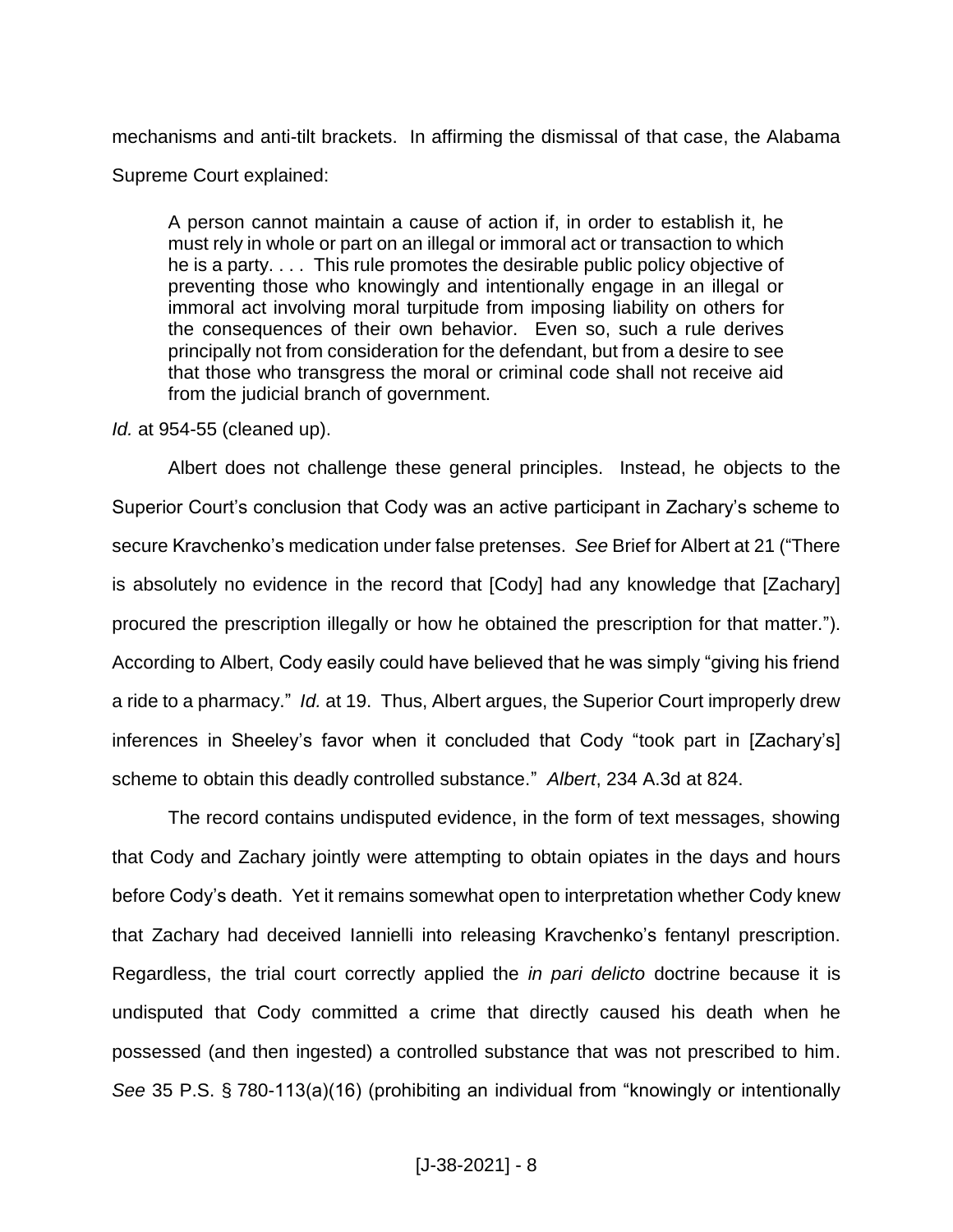possessing a controlled or counterfeit substance . . . unless the substance was obtained directly from, or pursuant to, a valid prescription order or order of a practitioner").

Indeed, Albert concedes that Cody ingested Kravchenko's prescription fentanyl sometime before his death, and that he did not possess a valid prescription for the drug. Brief for Albert at 19, 23, 24-25. In Albert's view, however, "this is not the type of mistake that '*in pari delicto*' was created to prevent[.]" *Id.* at 19. According to Albert, the Superior Court's holding below improperly expanded the *in pari delicto* doctrine and will prevent plaintiffs from recovering damages whenever their own conduct is not "perfect under the circumstances." *Id.* at 17. To illustrate, Albert offers a hypothetical involving an unlicensed motorist who is struck and killed "by a drunk driver speeding down the road at a reckless and dangerous speed." *Id.* at 22. Albert claims that the Superior Court's holding below necessarily means that this hypothetical motorist's estate would be unable to recover damages from the driver simply because she was participating in an illegal act (*i.e.*, driving without a license) at the time of her death.

Contrary to Albert's suggestion, the Superior Court's holding will not inevitably lead to DUI accident victims being thrown out of court simply because they forgot to renew their driver's licenses. Under Pennsylvania's formulation of *in pari delicto*, courts must consider: (1) the extent of the plaintiff's wrongdoing vis-à-vis the defendant; and (2) the connection between the plaintiff's wrongdoing and the claims asserted. *Official Committee of Unsecured Creditors*, 989 A.2d at 330 n.19. With regard to the former, we have said that the plaintiff must bear "substantially equal or greater responsibility" for the underlying harm as compared to the defendant. *Id.* at 329 (brackets omitted). And, as for the latter, the plaintiff's cause of action must directly arise from or be "grounded upon" an illegal act. *Joyce*, 74 A.3d at 164 (quoting *Feld & Sons, Inc.*, 458 A.2d at 552). Furthermore, our precedent is clear that *in pari delicto*, like all equitable doctrines, "is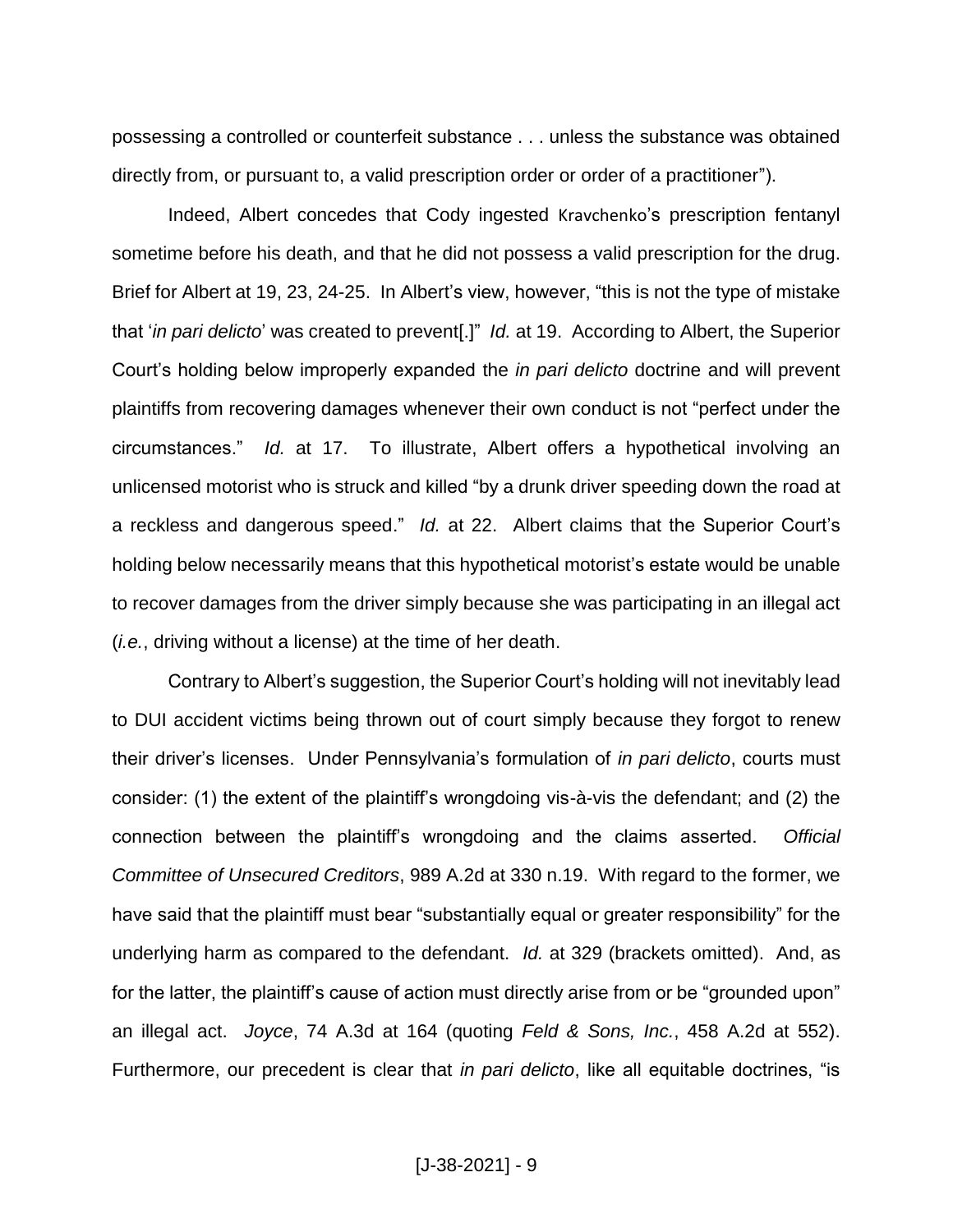subject to appropriate and necessary limits." *Official Committee of Unsecured Creditors*, 989 A.2d at 330.<sup>7</sup>

Given these clear doctrinal limits, we are unpersuaded by Albert's slippery-slope argument. Unlike in Albert's hypothetical, Cody's criminal conduct directly resulted in his death, while Sheeley's conduct—dispensing a controlled substance to Cody's friend—is several links removed in the chain of causation. In other words, the "connection between the plaintiff's wrongdoing and the claims asserted" here is far less attenuated than in the unlicensed-driver hypothetical. *Id.* at 330 n.19. Indeed, Albert does not cite, and we cannot find, a single decision from any court applying *in pari delicto* to a relatively minor status offense like driving without a license. And at least one court has explicitly declined to apply the doctrine under similar circumstances*. See Matthews v. Republic W. Ins. Co.*, 2000 WL 33406974, at \*2 (Mich. Ct. App. 2000) (per curiam) ("[T]here is no dispute that plaintiff was driving with a suspended license. However, the connection between

 $\overline{a}$ <sup>7</sup> Needless to say, we do not today nor have we ever endorsed the rule that *in pari delicto* applies "no matter the degree or seriousness of the [plaintiff's] illegality[.]" Dissenting Opinion at 5. Nor is our holding "breathtaking," "absolutist," "unwarranted," "draconian," or "irrational." *Id*. at 6, 8, 10. As we have explained, the doctrine contains clear limits that, by the Dissent's own admission, Albert does not argue apply here. *Id.* at 11, n.6. To put it succinctly, we opt today to apply the longstanding *in pari delicto* rule to the facts of this case, while the Dissent would instead create a vague and largely undefined exception to the rule for some (but not all) drug overdose cases. *See id.* at 13 ("Had the evidence demonstrated decedent's involvement in Ross's scheme to procure the release of the Fentanyl prescription, the scales would tip in favor of applying the rule.").

While the Dissent delivers a passionate plea for such an exception, it notably offers no clear limiting principle to distinguish drug overdose deaths from other criminal acts that result in death. *See*, *e.g.*, *Oden*, 621 So.2d at 953 (decedent killed by an allegedly defective vending machine that he was stealing from). Furthermore, the Dissent's arguments could just as easily apply to any of the many social ills that correlate with criminality, like poverty, lack of opportunity, and mental health issues. Accepting the Dissent's rationale wouldn't simply create a narrow exception to the rule for drug addicts; it would eviscerate the rule completely.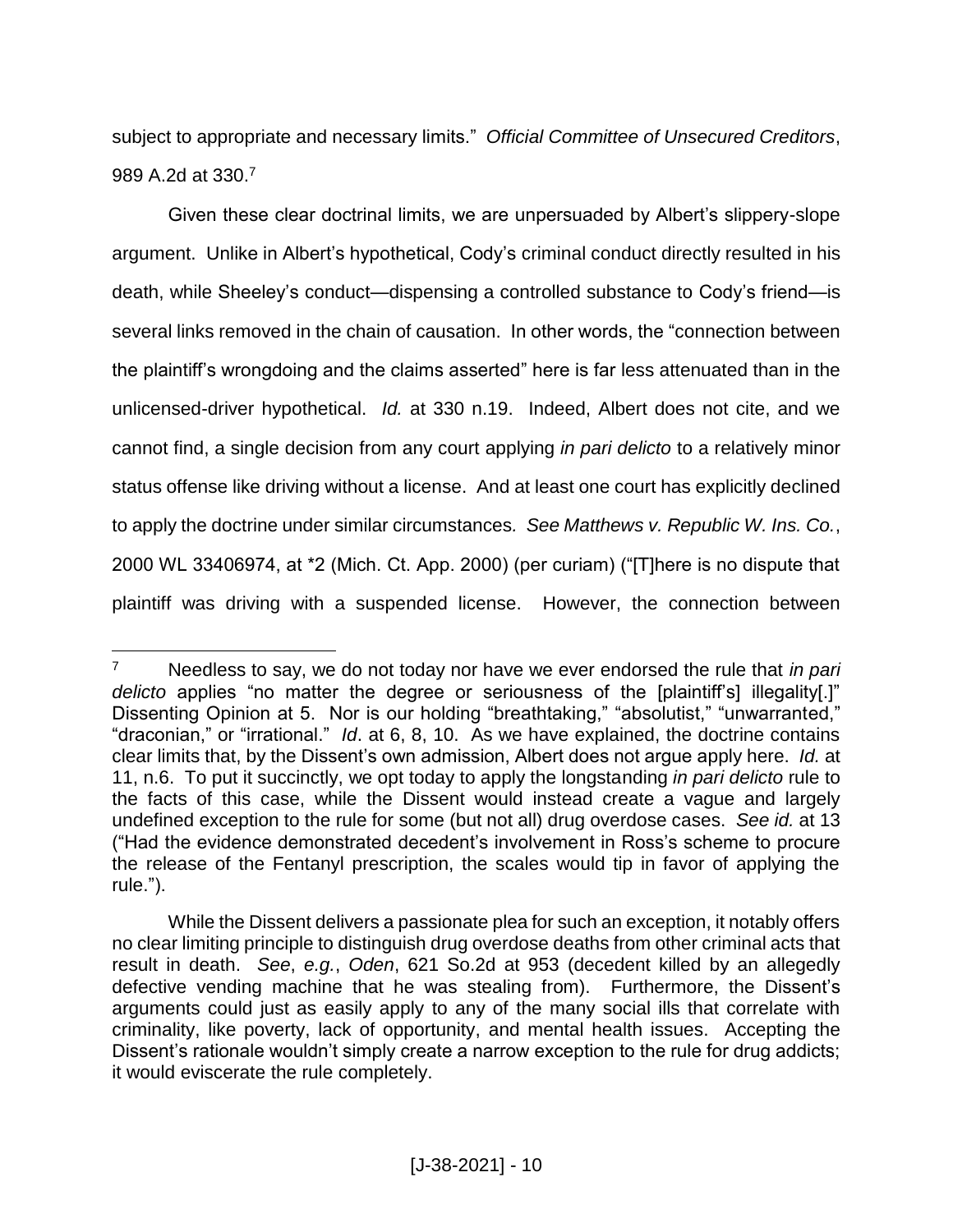plaintiff's suspended license and his injuries is simply too attenuated to establish the causation requirement of the wrongful-conduct rule. . . . That plaintiff's license was suspended at the time is only incidentally or collaterally connected to his cause of action.").

That brings us to Albert's claim that the lower courts' decisions conflict with comparative negligence concepts. $8$  Albert's argument appears to be that, rather than disposing of this case at the summary judgment stage, the trial court should have allowed a jury to weigh Cody's relative fault against that of Sheeley's and then apportion any damages accordingly. Brief for Albert at 24 ("Here, it seems that the Superior Court is engaged in a comparative negligence analysis which is strictly left for the province of the Jury."). In other words, Albert regards the trial court's entry of summary judgment as a judicial usurpation of the jury's fact-finding and fault-apportionment roles.

Albert misunderstands the relationship between comparative negligence and *in pari delicto*. Comparative negligence principles apply whenever a plaintiff is contributorily negligent, while *in pari delicto* applies whenever a plaintiff engages in *criminal conduct*  that directly causes the harm for which he or she seeks redress. $9$  As we have explained in the past, *in pari delicto* "retain[s] relevance" in "cases involving intentional wrongdoing on the part of a plaintiff" despite Pennsylvania's comparative negligence and contribution statutes. *Official Committee of Unsecured Creditors*, 989 A.2d at 329 n.17; *accord Barker* 

<sup>&</sup>lt;sup>8</sup> As the Dissent notes, Albert discusses this issue several times in his appellate brief. Dissenting Opinion at 14 (collecting citations). To this we would add that Albert similarly raised the issue in his Petition for Allowance of Appeal. *See* PAA, 7/28/2020, at 18, 20, 21.

<sup>9</sup> *See* 42 Pa.C.S. § 7102(a) ("[C]ontributory negligence shall not bar a recovery by the plaintiff or his legal representative where such negligence was not greater than the causal negligence of the defendant or defendants against whom recovery is sought, but any damages sustained by the plaintiff shall be diminished in proportion to the amount of negligence attributed to the plaintiff.").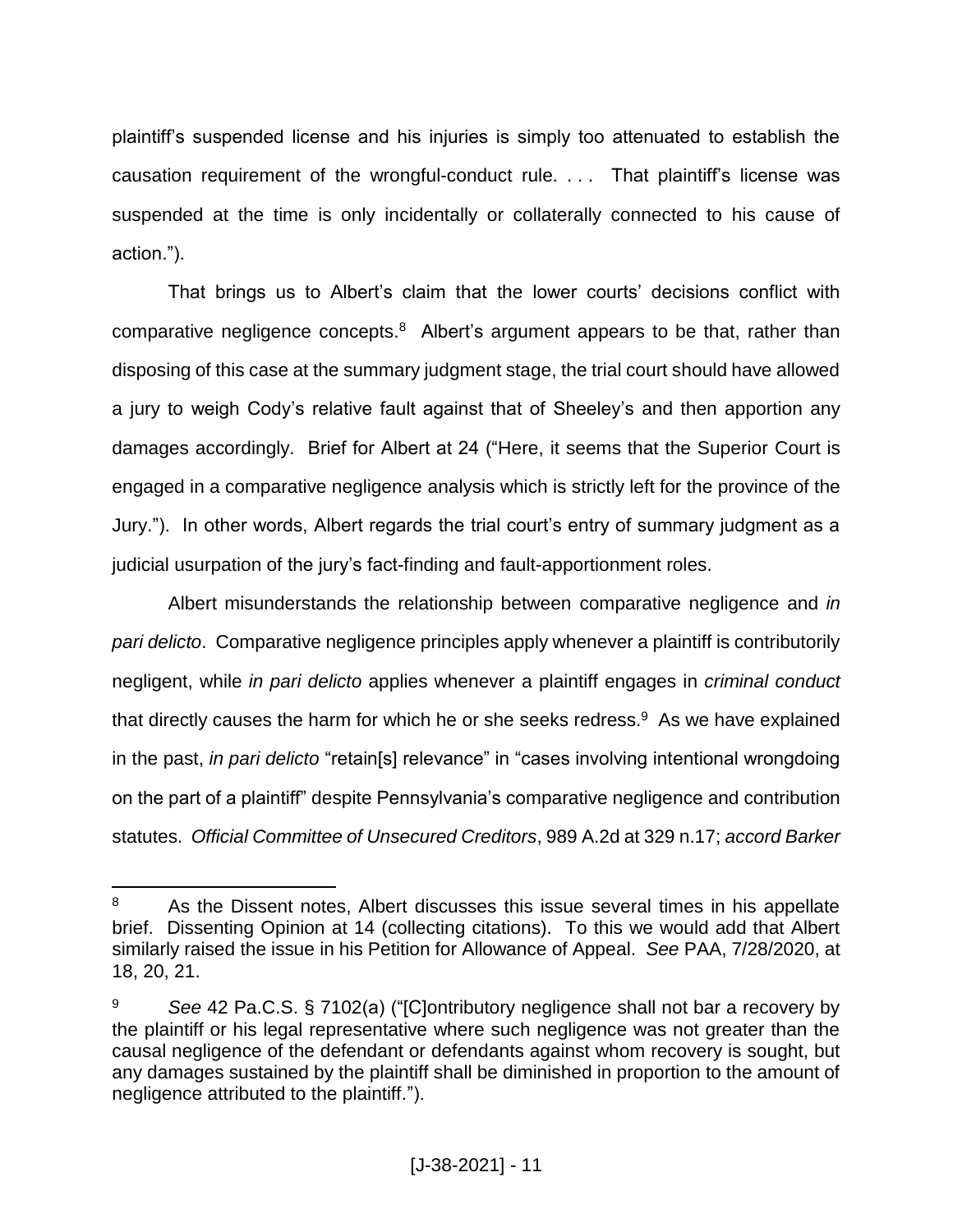*v. Kallash*, 468 N.E.2d 39, 41 (N.Y. 1984) ("[R]ecovery is denied, not because the plaintiff contributed to his injury, but because the public policy of this State generally denies judicial relief to those injured in the course of committing a serious criminal act[.]"). Furthermore, nothing in Pennsylvania's comparative negligence statute suggests that the General Assembly intended to abolish the common law *in pari delicto* defense. *See generally* 42 Pa. C.S. § 7102. And courts generally should not assume that the legislature intended to preempt the common law unless the statute explicitly says so. *Metro. Prop. & Liab. Ins. Co. v. Ins. Comm'r of Pa*., 580 A.2d 300, 302 (Pa. 1990) ("Under the [Statutory Construction] Act an implication alone cannot be interpreted as abrogating existing law."). Thus, we reject Albert's contention that the Superior Court's decision conflicts with comparative negligence concepts.

While the result here may seem harsh, this lawsuit—where a plaintiff seeks recovery for injuries caused by his own criminal act—falls squarely within the *in pari delicto* doctrine. Albert's portrayal of Cody as "a troubled youth" who made "a fatal mistake" may be entirely correct. Brief for Albert at 18. And we certainly agree that "addiction is not a question of morality[.]" *Id.* at 24. But the purpose of the *in pari delicto* doctrine is not to punish Albert or reward Sheeley's. The rule exists principally because holding otherwise would force courts to condone and perhaps even encourage criminal conduct, thus diminishing the public's perception of the legal system.<sup>10</sup> Litigants should

<sup>10</sup> *Orzel*, 537 N.W.2d at 213; *Official Committee of Unsecured Creditors*, 989 A.2d at 329 ("In this Commonwealth, as elsewhere, *in pari delicto* serves the public interest by relieving courts from lending their offices to mediating disputes among wrongdoers, as well as by deterring illegal conduct."); *see also Holman v. Johnson*, 98 Eng. Rep. 1120 (1775) ("The objection that a contract is immoral or illegal as between plaintiff and defendant sounds at all times very ill in the mouth of the defendant. It is not for his sake, however, that the objection is ever allowed; but is founded in general principles of policy, which the defendant has the advantage of, contrary to real justice as between him and the plaintiff; by accident, if I may so say.").